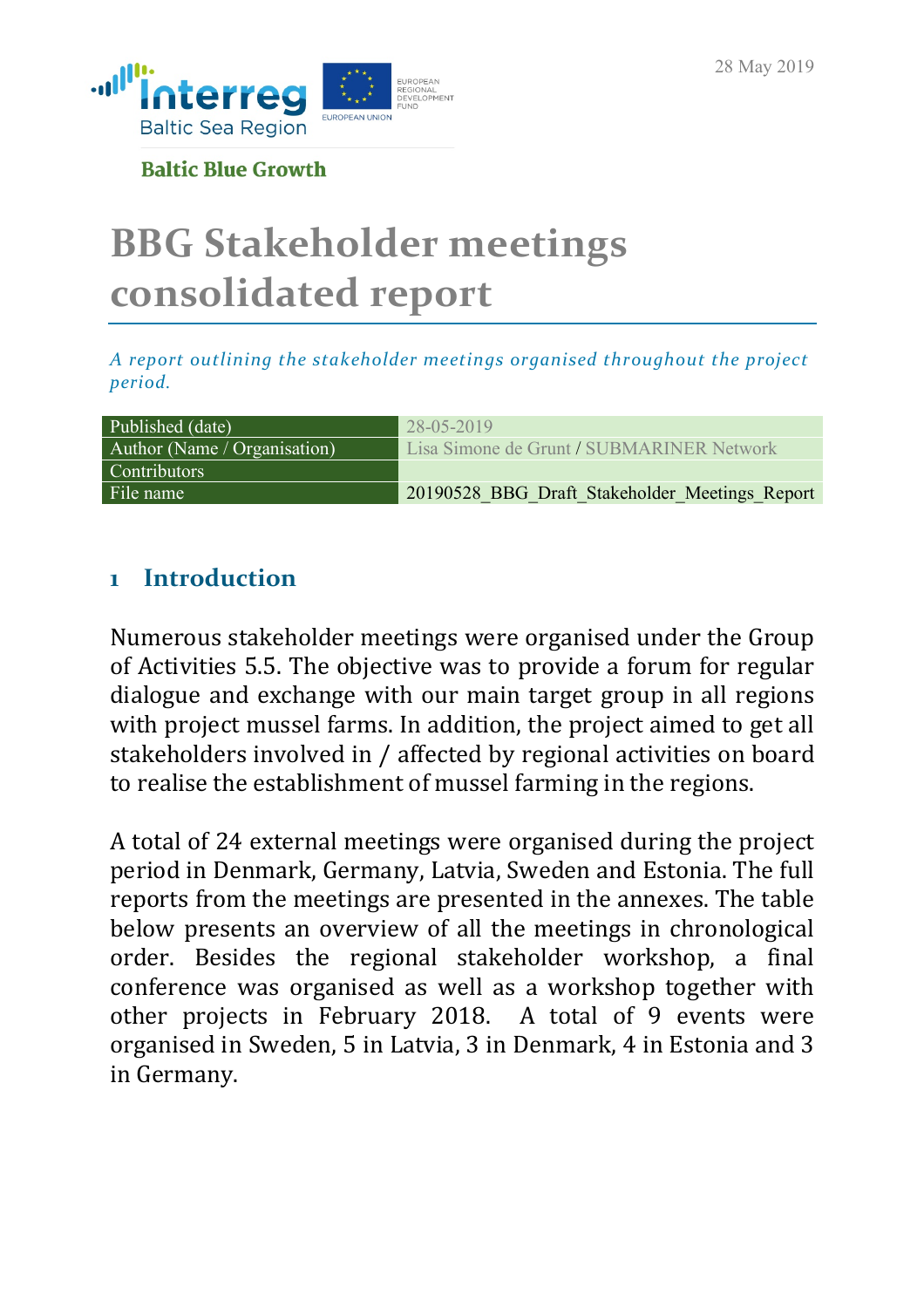| <b>Date</b>                                                                                                | <b>Place</b>                                              | <b>Topic</b>                                                                                                                                                                                                                                                                                                                                                                                                                                                                                                                                                                                                                                                           |
|------------------------------------------------------------------------------------------------------------|-----------------------------------------------------------|------------------------------------------------------------------------------------------------------------------------------------------------------------------------------------------------------------------------------------------------------------------------------------------------------------------------------------------------------------------------------------------------------------------------------------------------------------------------------------------------------------------------------------------------------------------------------------------------------------------------------------------------------------------------|
| 24 April 2019                                                                                              | Sweden                                                    | Final Conference BBG - 'Baltic Sea                                                                                                                                                                                                                                                                                                                                                                                                                                                                                                                                                                                                                                     |
|                                                                                                            |                                                           | Mussel Farming and Nutrient Offset                                                                                                                                                                                                                                                                                                                                                                                                                                                                                                                                                                                                                                     |
|                                                                                                            |                                                           | Conference'                                                                                                                                                                                                                                                                                                                                                                                                                                                                                                                                                                                                                                                            |
| 17 April 2019                                                                                              | Latvia                                                    | Cultivation of mussels as an optional                                                                                                                                                                                                                                                                                                                                                                                                                                                                                                                                                                                                                                  |
|                                                                                                            |                                                           | occupation for coastal inhabitants                                                                                                                                                                                                                                                                                                                                                                                                                                                                                                                                                                                                                                     |
| 15 April 2019                                                                                              | Estonia                                                   | Final regional stakeholder meeting in                                                                                                                                                                                                                                                                                                                                                                                                                                                                                                                                                                                                                                  |
|                                                                                                            |                                                           | Estonia – achievements and practical                                                                                                                                                                                                                                                                                                                                                                                                                                                                                                                                                                                                                                   |
| 19 March 2019                                                                                              |                                                           | outcomes of BBG<br>Stakeholder conference on mussel                                                                                                                                                                                                                                                                                                                                                                                                                                                                                                                                                                                                                    |
|                                                                                                            | Germany                                                   | farming and water quality in the                                                                                                                                                                                                                                                                                                                                                                                                                                                                                                                                                                                                                                       |
|                                                                                                            |                                                           | <b>Baltic Sea</b>                                                                                                                                                                                                                                                                                                                                                                                                                                                                                                                                                                                                                                                      |
|                                                                                                            | Estonia                                                   |                                                                                                                                                                                                                                                                                                                                                                                                                                                                                                                                                                                                                                                                        |
| 31 October 2018<br>October 2018                                                                            | Sweden                                                    | Blue Growth Potential in Estonia                                                                                                                                                                                                                                                                                                                                                                                                                                                                                                                                                                                                                                       |
|                                                                                                            |                                                           | International training WS on mussel<br>farming techniques in Borgholm                                                                                                                                                                                                                                                                                                                                                                                                                                                                                                                                                                                                  |
| 20 August 2018                                                                                             | Denmark                                                   | Musholm – local municipalities and                                                                                                                                                                                                                                                                                                                                                                                                                                                                                                                                                                                                                                     |
|                                                                                                            |                                                           | regional representatives on managing                                                                                                                                                                                                                                                                                                                                                                                                                                                                                                                                                                                                                                   |
|                                                                                                            |                                                           | aquaculture and business                                                                                                                                                                                                                                                                                                                                                                                                                                                                                                                                                                                                                                               |
|                                                                                                            |                                                           | development/jobs                                                                                                                                                                                                                                                                                                                                                                                                                                                                                                                                                                                                                                                       |
| 13-17 August 2018                                                                                          | Latvia                                                    | Evaluate the Kurzeme farm from                                                                                                                                                                                                                                                                                                                                                                                                                                                                                                                                                                                                                                         |
|                                                                                                            |                                                           | technical and operational views, and                                                                                                                                                                                                                                                                                                                                                                                                                                                                                                                                                                                                                                   |
|                                                                                                            |                                                           | to propose investment in technical                                                                                                                                                                                                                                                                                                                                                                                                                                                                                                                                                                                                                                     |
|                                                                                                            |                                                           | solutions                                                                                                                                                                                                                                                                                                                                                                                                                                                                                                                                                                                                                                                              |
| 12 June 2018                                                                                               | Sweden                                                    | St. Anna – mussel farming as a new                                                                                                                                                                                                                                                                                                                                                                                                                                                                                                                                                                                                                                     |
|                                                                                                            |                                                           |                                                                                                                                                                                                                                                                                                                                                                                                                                                                                                                                                                                                                                                                        |
|                                                                                                            |                                                           |                                                                                                                                                                                                                                                                                                                                                                                                                                                                                                                                                                                                                                                                        |
|                                                                                                            |                                                           |                                                                                                                                                                                                                                                                                                                                                                                                                                                                                                                                                                                                                                                                        |
|                                                                                                            |                                                           |                                                                                                                                                                                                                                                                                                                                                                                                                                                                                                                                                                                                                                                                        |
|                                                                                                            |                                                           |                                                                                                                                                                                                                                                                                                                                                                                                                                                                                                                                                                                                                                                                        |
|                                                                                                            |                                                           |                                                                                                                                                                                                                                                                                                                                                                                                                                                                                                                                                                                                                                                                        |
|                                                                                                            |                                                           |                                                                                                                                                                                                                                                                                                                                                                                                                                                                                                                                                                                                                                                                        |
|                                                                                                            |                                                           |                                                                                                                                                                                                                                                                                                                                                                                                                                                                                                                                                                                                                                                                        |
|                                                                                                            |                                                           |                                                                                                                                                                                                                                                                                                                                                                                                                                                                                                                                                                                                                                                                        |
|                                                                                                            |                                                           |                                                                                                                                                                                                                                                                                                                                                                                                                                                                                                                                                                                                                                                                        |
|                                                                                                            |                                                           |                                                                                                                                                                                                                                                                                                                                                                                                                                                                                                                                                                                                                                                                        |
| March 2018                                                                                                 | Estonia                                                   | Live WS with ODSS                                                                                                                                                                                                                                                                                                                                                                                                                                                                                                                                                                                                                                                      |
| 9 February 2018                                                                                            | Sweden                                                    | Workshop 'Policy instruments for                                                                                                                                                                                                                                                                                                                                                                                                                                                                                                                                                                                                                                       |
|                                                                                                            |                                                           | blue mussels' with 3 other projects                                                                                                                                                                                                                                                                                                                                                                                                                                                                                                                                                                                                                                    |
| February 2018                                                                                              | Denmark                                                   | SE-DK WS on the future of mussel                                                                                                                                                                                                                                                                                                                                                                                                                                                                                                                                                                                                                                       |
|                                                                                                            |                                                           | farming in the BS, marketing                                                                                                                                                                                                                                                                                                                                                                                                                                                                                                                                                                                                                                           |
|                                                                                                            |                                                           |                                                                                                                                                                                                                                                                                                                                                                                                                                                                                                                                                                                                                                                                        |
|                                                                                                            |                                                           |                                                                                                                                                                                                                                                                                                                                                                                                                                                                                                                                                                                                                                                                        |
|                                                                                                            |                                                           |                                                                                                                                                                                                                                                                                                                                                                                                                                                                                                                                                                                                                                                                        |
|                                                                                                            |                                                           |                                                                                                                                                                                                                                                                                                                                                                                                                                                                                                                                                                                                                                                                        |
|                                                                                                            |                                                           |                                                                                                                                                                                                                                                                                                                                                                                                                                                                                                                                                                                                                                                                        |
|                                                                                                            |                                                           |                                                                                                                                                                                                                                                                                                                                                                                                                                                                                                                                                                                                                                                                        |
| <b>May 2018</b><br>26 April 2018<br>10 April 2018<br>20-22 March 2018<br>1 March 2018<br>15 September 2017 | Sweden<br>Germany<br>Latvia<br>Sweden<br>Sweden<br>Latvia | industry in Baltic Sea Broad<br>presentation for general public, local<br>authorities and policy makers<br>CAB Kalmar – WS on legal issues<br>regarding mussels as feed<br>Licensing procedures, management<br>guidelines for better procedures for S-<br>H. BBG Genehmigungsleitfaden<br>Sea and coastal resources for growth<br><b>Study visit Bohus Havsbruk</b><br>Mussel cultivation: a workshop on<br>new business opportunities<br>opportunities for DK/south SE as one<br>mussel producing region (may be<br>same as above)<br>Requirements for potential mussel<br>farmers- Compliance of Latvian<br>legislation for start of the mussel<br>farming business. |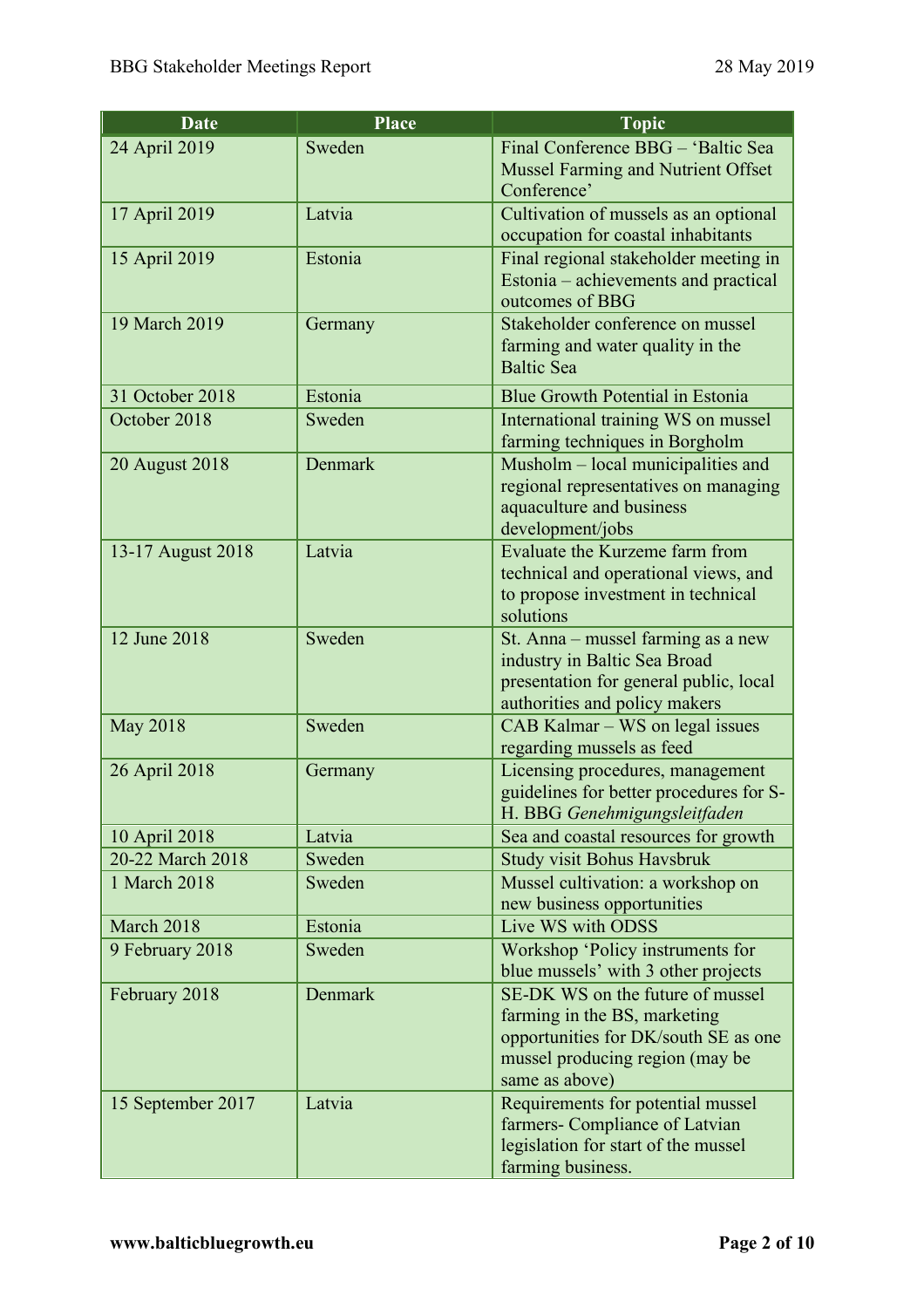| May 2017         | Sweden         | Stakeholder meeting<br>Borgholm/Byxelkrok                             |
|------------------|----------------|-----------------------------------------------------------------------|
| 28 April 2017    | Sweden         | Regulations for primary production<br>of mussels for feed             |
| 10 April 2017    | Estonia        | Stakeholder interests, MSP, licensing,<br>compensation schemes        |
| 30 March 2017    | Latvia         | Mussel farming as a tool to improve<br>water quality                  |
| 16 March 2017    | Germany        | Public informative meeting                                            |
| 22 February 2017 | <b>Denmark</b> | Mussel production to compensate for<br>nutrient load in Danish waters |

# **Final Conference BBG project Sweden 24 April 2019**

In the context of the recently finalised 'Baltic Blue Growth' project, a conference was organised on 24 April in Malmö, Sweden, that brought together experts from across the Baltic Sea Region, including many representatives from Baltic mussels or mussels-related projects. The day was organised around three sessions, focusing on Science and Technology; Business and Finance; and Outreach. The presentations are available for download on the conference webpage: https://www.submariner-network.eu/projects/balticbluegrowth/mussels-conference-2019

The conference participants discussed among many other things:

- New data on environmental benefits and ecological impacts of mussel farms in the Baltic Sea
- Nutrient modelling
- Recent advances in Baltic blue catch farming
- Insect- and mussel-based novel feed ingredients
- Blue catch crop farming and implications for Maritime and Coastal Planning
- Financing nutrient catch

The conference was organised by Region Östergötland and the SUBMARINER Network for Blue Growth as well as with support from PAC Bio. The conference, as is the project, was funded by the EURDF. The aim of the conference was to raise awareness on the benefits and opportunities of Baltic mussel production and use, and to establish a Baltic mussel farming Working Group that works to maximise these benefits in the Baltic Sea Region. The latest findings in mussel production and use were presented, incl. project results, solutions and tools, as well as the impacts of technology and recommendations for the future. Special attention was given to the Baltic Blue Growth project, which has established three fully operational mussel farms in the Baltic Sea to counteract eutrophication and create new Blue Growth opportunities.

The conference participants represented academia as well as private companies the most, followed by public authorities and NGOs. For each of the three sessions, the conference organisers made use of an audience interaction tool. Questions that were sent in to this tool were discussed by the presenters of that session. In the Science and Technology session, questions that came in had to do with the Operational Decision Support System (whether it can also be used for other type of farms such as algae – yes), as well as the impacts on the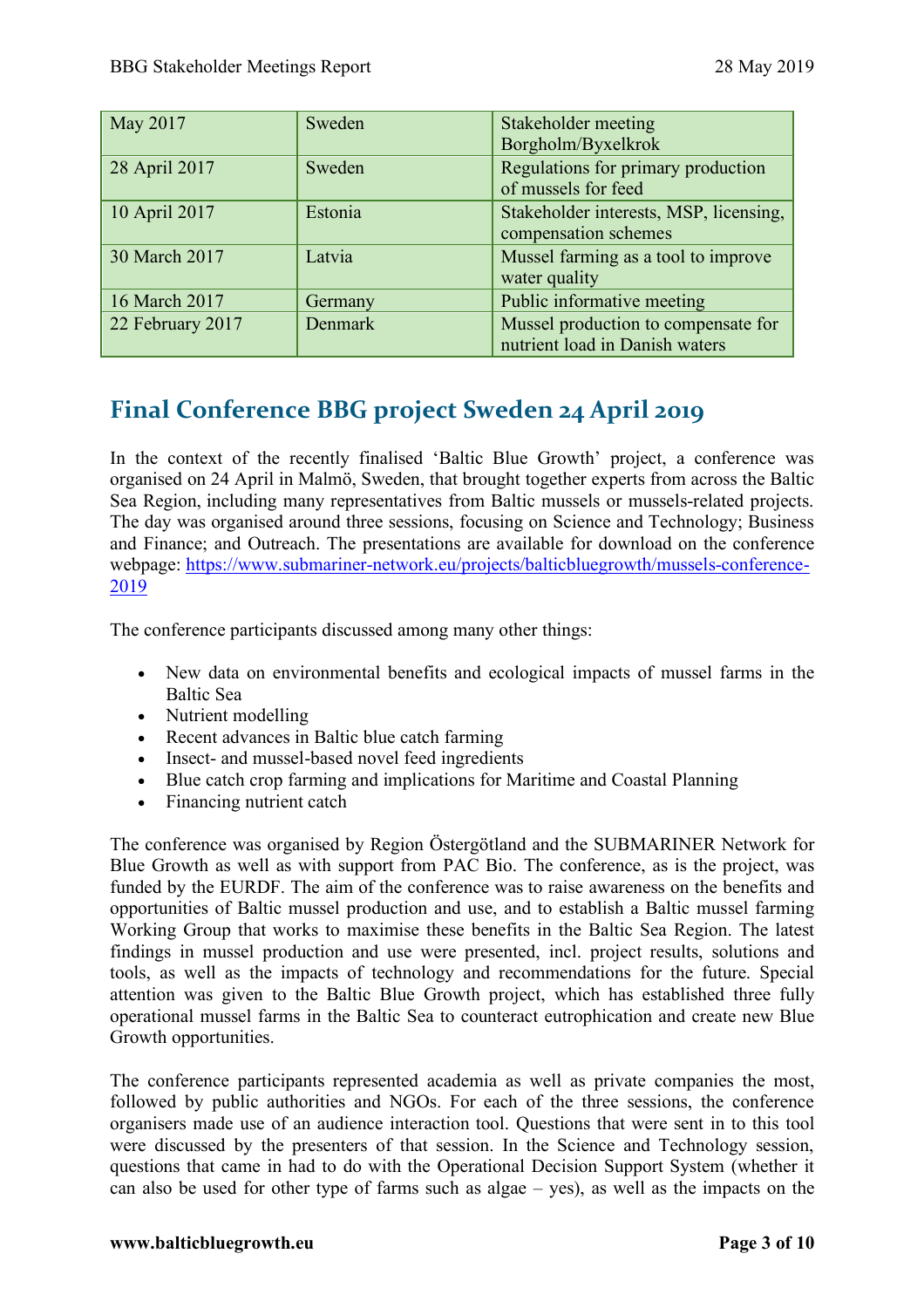marine environment and the nutrient uptake of the farms. In the second session on Business and Finance, questions were discussed that revolved around the promotion of Baltic 'cleaning' mussels and consumer perception of mussels for human consumption, as well as future funding opportunities for Baltic mussel farms. The complete documentation from the audience interaction tool can be found on the conference webpage.

# **Cultivation of mussels as an optional occupation for coastal inhabitants Latvia 17 April 2019**

On 17 April 2019 both Latvian BBG partners - Kurzeme Planning region and Latvian Institute of Aquatic Ecology organized a regional event for anybody interested with a title "Cultivation of mussels as an optional occupation for coastal inhabitants". The agenda included information on project BBG itself, Latvian experience with mussel farms, possibilities of mussel use as a feed and potential benefits, importance of marketing and relevant aspects of mussel biology and marine environment.

## **Final Regional Stakeholder meeting in Estonia 15 April 2019**

The main aim of the meeting was to inform the public sector (mainly ministries and other public organizations) about the final results of the Baltic Blue Growth project and to discuss the future opportunities of mussel farming in Estonia. Several important project results were addressed:

- a) **"**Ecological impacts at the small-scale commercial mussel farms in the Baltic Sea**"**  report on main results of mussel farms and reference areas monitoring through two years
- b) Presentation of **"**Operational Decision Support System (ODSS) for the Baltic Blue Mussel Farming**"** as a web platform enabling upload, analysis and sharing of mussel farming related essential information
- c) Presentation and discussion on the potential of the mussel farming in Estonian coastal waters

Significant stakeholders have been represented at the BBG Third Estonian Regional Stakeholders Meeting:

- Environmental stakeholders were represented by a) Estonian Ministry of the Environment, b) Estonian Ministry of the Rural Affairs, c) Environment Agency, d) Estonian Environmental Research Centre
- Academic stakeholders were represented by a) the University of Tartu, Estonian Marine Institute including the Fisheries Information Centre
- Other interested and involved stakeholders: a) Hendrikson & Ko, b) Ministry of Finance, c) Ministry of Economic Affairs and Communication, d) Veterinary and Food Board

The BBG Fourth Estonian Regional Stakeholders Meeting **"**Presenting the BBG project final results and potentials of mussel farming**"** combined the presentations and the following extended discussions that included discussion around presented project results and live demonstration of the Operational Decision Support System portal.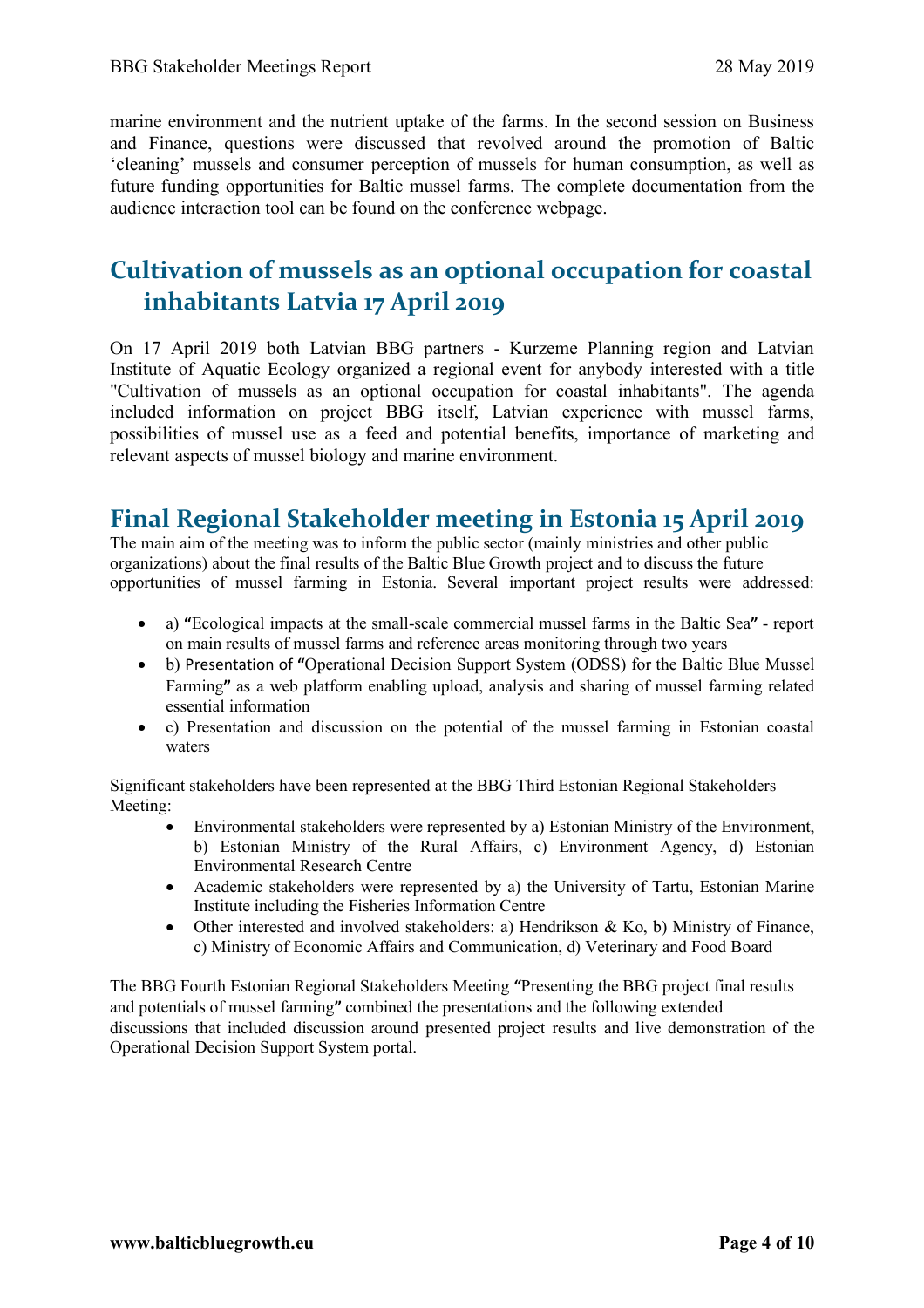# **Stakeholder conference on mussel farming and water quality in the Baltic Sea – Regional Stakeholder Meeting in Germany 19 March 2019**

The German stakeholder meeting was co-organised under the Baltic Blue Growth project and provided a comprehensive overview of the state of affairs within the Baltic Sea mussel farming in Sweden, Denmark and Germany.

Nearly 40 experts from science, administration, NGOs and industry met in Warnemünde on 19.3.2019 and discussed the current situation of mussel farms for water quality improvement in the Baltic Sea. Based on current results from research farms in Mecklenburg-Western Pomerania (Wieker Bodden / Greifswalder Bodden), Schleswig-Holstein (Kiel Bay) and Denmark (Mariager Fjord), ecological aspects such as the growth behaviour of mussels, their effects on the sediment and the realized nutrient reduction after harvesting were discussed.

More information can be found in this news message, which includes the agenda and the presentations.

# **3nd Regional Stakeholder Meeting in Estonia – Blue Growth Potential in Estonia 31 October 2018**

The main aim of the meeting on 31 October 2018 in Tallinn, Estonia was to inform stakeholders about the progress of the Baltic Blue Growth activities in the project and give an overview of blue growth potential and opportunities in Estonia. Also, to give the stakeholders the possibility to meet and exchange their blue growth-related ideas.

#### **Several important for stakeholder's topics were addressed:**

a) Blue Growth funding possibilities in Estonia,

b) Blue Growth in National Marine Spatial planning processes,

c) The potentials of reef cultivation in the coastal waters,

d) development, testing and evaluation of intensive cultivation technology for production of unattached form of *Furcellaria lumbricalis* 

e) Sustainable aquaculture

f) The economic model used in the maritime planning and the importance of aquaculture in it.

#### **Significant stakeholders represented at the BBG Third Estonian Regional Stakeholders Meeting:**

- 1) Estonian marine aquaculture stakeholders were represented by the following companies Ösel AquaFarms OÜ, Power Algae OÜ, Agro marine OÜ, Vormsi Agar OÜ, Vetik OÜ, OÜ Tinurek.
- 2) Environmental stakeholders were represented by a) Estonian Ministry of the Environment, b) Estonian Fund for Nature
- 3) Estonian Ministry of the Rural Affairs responsible for development of the marine aquaculture in Estonia;
- 4) 5) Academic stakeholders were represented by a) the University of Tartu, Estonian Marine Institute including the Fisheries Information Centre, and b) the Tallinn University c) Tallinn Technical University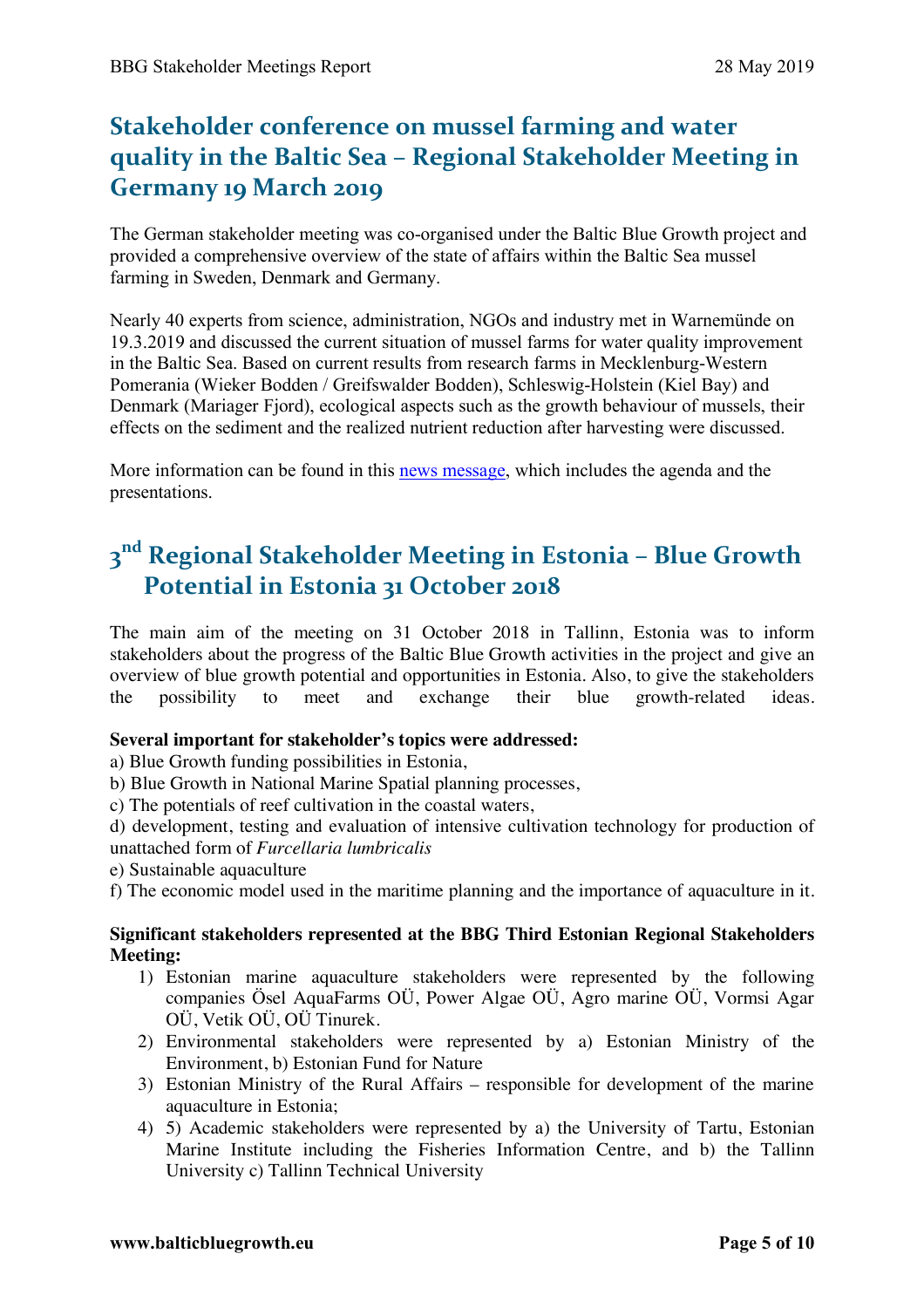The BBG Third Estonian Regional Stakeholders Meeting "Blue Growth potential in Estonia" was combining the presentations and the following extended discussions that included the farmers' view on the Baltic Blue Growth farming prospects of success in the Baltic Sea waters in general and in Estonian sea waters in particular, and live demonstration of the Operational Decision Support System portal.

# **International training WS on mussel farming techniques in Borgholm October 2018 Sweden**

No further information available.

# **Musholm – local municipalities and regional representatives on managing aquaculture and business development/jobs 20 August 2018**

On 20 August 2018, a meeting was organized in Musholm, Denmark for local municipalities to discuss how the results of the BBG project can be implemented in the best possible way in management of fish farms. In addition, the discussion revolved around how to develop the best ways to compensate for excess nutrients from fish production. There were 8 participants to the meeting.

# **Evaluate the Kurzeme farm from technical and operational views, and to propose investment in technical solutions 13- 17 August 2018**

The purpose of the meeting was to evaluate first Latvian mussel farm, established in 2017, and to produce Evaluation Report, including suggestions and proposals for improvement of the farm technical and technological aspects, as well production issues. Evaluation will be done by external expert of the offshore mussel production John C. Bonardelli, who represents the Canadian company Shellfish Solutions and who has 36 years experience in developing mussel production, also in offshore conditions. The practical evaluation work was done by invited expert on offshore mussel farming Mr. John Bonardelli in cooperation with project partners (Zaiga Ozolina and Ligita Kokaine from Kurzeme Planning Region; Juris Aigars and Ingrida Purina from Latvian Institute of Aquatic Ecology). Other participants from stakeholder groups participated in the meeting are as follows:

- Experts from Institute of Food Safety, Animal Health and Environment (BIOR);

- Participants from Ministry of Agriculture Fisheries Department, representatives from all divisions related to fisheries;

- Local expert on alternative solutions working in the sea ( with experience in establishment of the existing mussel farm);

- Local fishermen who have plans to establish mussel farm in the Riga Gulf.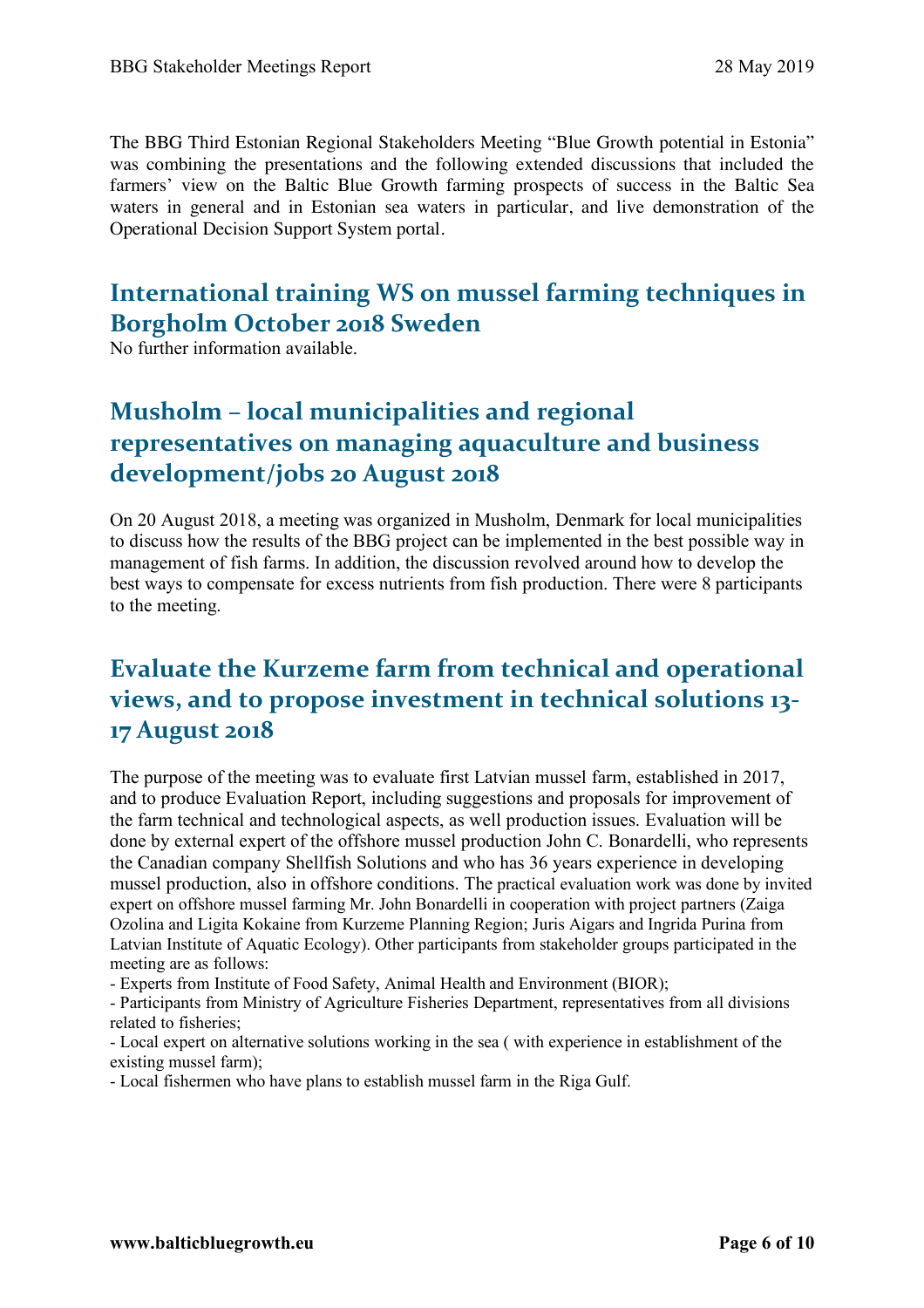# **St. Anna – mussel farming as a new industry in Baltic Sea Broad presentation for general public, local authorities and policy makers 12 June 2018 Sweden**

No further information available.

# **CAB Kalmar – WS on legal issues regarding mussels as feed May 2018 Sweden**

The meeting attracted 16 participants and was organised in Swedish. The meeting documents are all also in Swedish only.

# **Licensing procedures, management guidelines for better procedures for S-H. BBG Genehmigungsleitfaden 28 April 2018 in Sweden**

The meeting was organised in Swedish. The meeting documents are all also in Swedish only.

## **Sea and coastal resources for growth 10 April 2018 in Latvia**

This regional event was organised by Kurzeme Planning Region in cooperation with Latvian Institute of Aquatic Ecology and Riga Planning Region, with aim to overview the situation in use of sea resources in Latvia and to promote discussion about Baltic Sea and coast as resources for the blue growth. The event was organised in cooperation with two projects:

(1) The Interreg Baltic Sea Region Programme 2014-2020 project R031 Baltic Blue Growth – Initiation of full scale mussel farming in the Baltic Sea" and

(2) The Interreg Baltic Sea Region Programme 2014-2020 project R005 Smart Blue Regions.

#### **Study visit Bohus Havsbruk 20-22 March 2018 in Sweden**

The study visit attracfted 12 participants. The participants were 1. representatives of the projectfarms and associated musselfarmers: Hagby, Estagar, VCO, LIAE and 2. activity leaders: Orbicon, Kalmar municipality, from the BBG-project. The hosts were commercial mussel-farm companies: Bohus Havsbruk and Scanfjord AB. The study visit was organised by Kalmar municipality. The meeting begun with a visit to Bohus Havsbruks musselfarms outside Rossö in Stigfjorden. The farm, consisting of 30 units, is an example of a full-scale net-farm. Company owners Per Persson and Katrin Persson demonstrated the work-method, workboats and pram, and we were also shown the ongoing industrial harvest with a mechanical UW-harvester. Special attention was given to how to prevent predation from eider-ducks with specially designed eider-nets.

#### **Live WS with ODSS March 2018 in Estonia**

The main aim of the meeting was to inform stakeholders about the progress of the Baltic Blue Growth activities in the project and give an overview of blue growth potential in Estonia. Several important to stakeholder's topics have been addressed like a) Blue Growth funding possibilities in Estonia, b) SWOT analysis of Blue Growth potential based on the past and present and studies, c) Mussel growth potential in coastal waters of Estonia, d) development, testing and evaluation of intensive cultivation technology for production of unattached form of Furcellaria lumbricalis.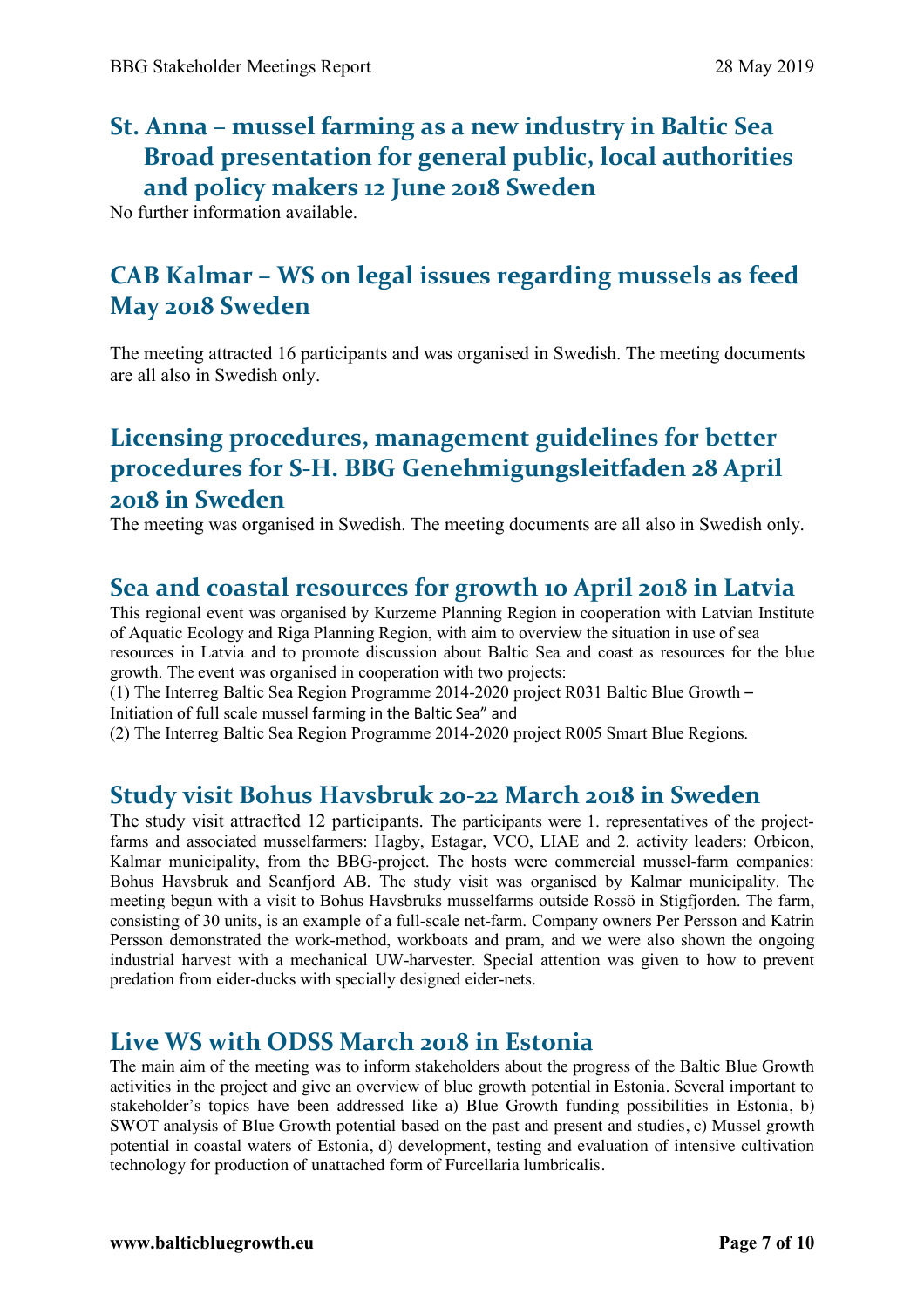# **Mussel cultivation - a workshop on new business opportunities Sweden 1 March 2018**

This workshop took place in Malmö, Sweden on 1 March 2018. Welcome to a Danish-Swedish workshop where we will discuss the latest developments in mussel farming as an environmental measure ("environmental mussels"). There is a lot of exciting happening in the area right now, both in Denmark and in Sweden. What new business opportunities does this offer the Danish and Swedish mussel industry?

# **Workshop 'Policy instruments for blue mussels' with 3 other projects Sweden 9 February 2018**

This workshop took place on 9 February 2018 in Stockholm, Sweden. The topic was 'Policy instruments for blue mussels' and was organised by Baltic Blue Growth together with the NutriTrade, BALTCOAST and OPTIMUS projects. The workshop tackled questions including how much blue mussels can contribute to water quality policies, how large environmental gains are, what policy instruments should be used, and how policy instruments should be designed to achieve low costs and high participation.

# **SE-DK WS on the future of mussel farming in the Baltic Sea, marketing opportunities for DK/south SE as one mussel producing region February 2018 in Denmark**

The meeting attracted almost 30 participants and was organized in Danish – all meeting documents are also in Danish.

# **Requirements for potential mussel farmers – compliance of Latvian legislation for start of the mussel farming business 15 September 2017 in Latvia**

The meeting attracted 22 participants, including representatives of ministries, legal institutions, NGO's, research institutes, entrepreneurs andother interested persons.

# **Stakeholder meeting Borgholm/Byxelkrok May 2017 in Sweden**

The meeting attached mussel farmers, fishermen, egg-producers, representatives for a local biogasplant, as well as a local TV network and a newspaper. The meeting was held outdoors on a Sunday, in daytime without electricity. The BBG project was presented orally with help of paper posters. The main attraction was an exhibition of the mussel-farm equipment at the quay – the workboat, drilling rig, mussel-farm nets, anchors, blocks and ropes. Company Bohus havsbruk demonstrated the equipment. The method worked well, there were a lot of interest and questions from the audients. The only problem was the strong wind. People had to shout to be heard, and one or two posters blew away. We solved the problem by parking our cars in formation like a wind-shed.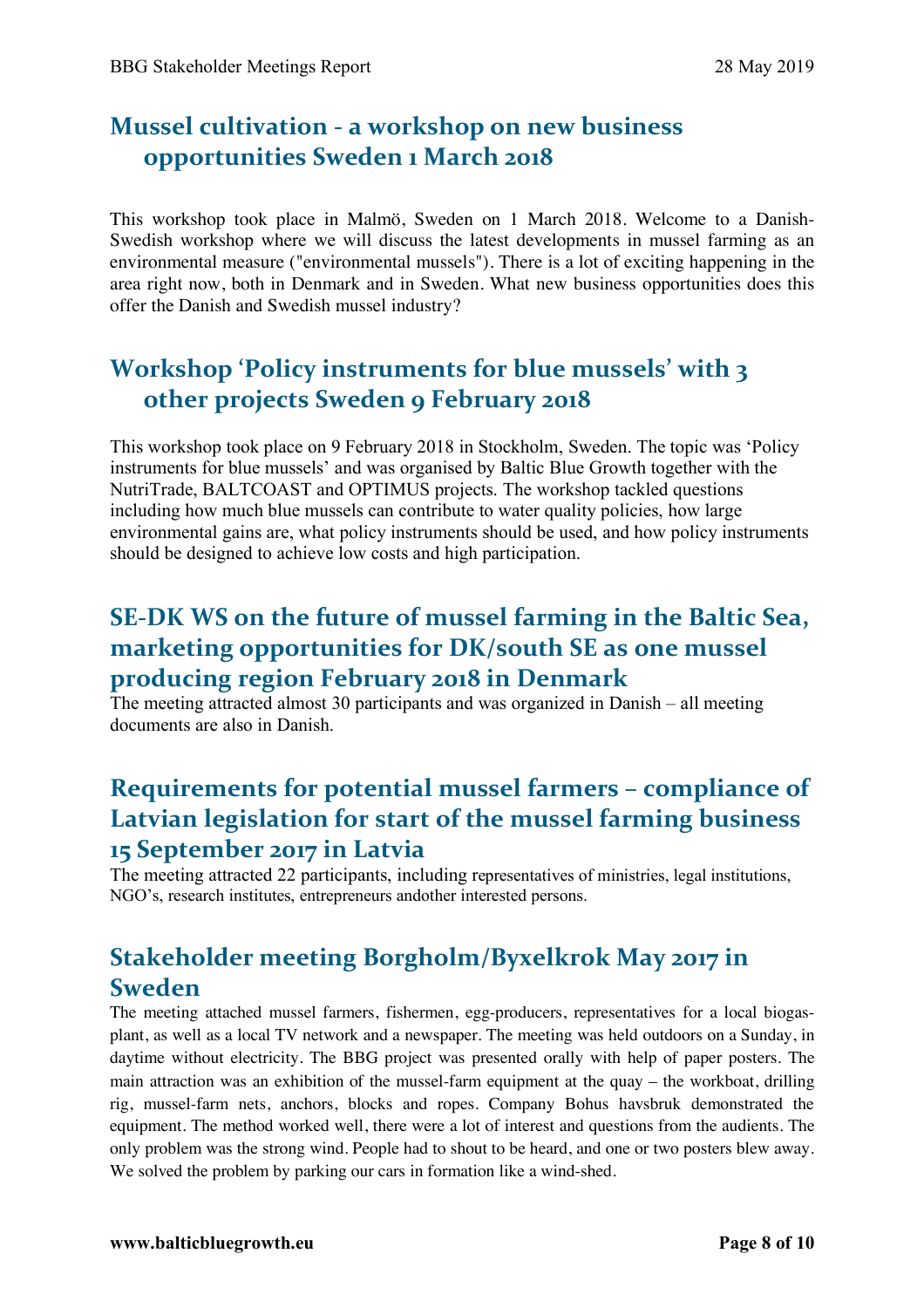# **Regulations for primary production of mussels for feed 28 April 2017 in Sweden**

The meeting attracted 14 participants  $+7$  web-participants, from Swedish national and regional authorities, mussel farmers and researchers. Several Baltic Sea mussel farms were planned for harvest in 2018. The meeting discussed what routines and procedures for harvest, packing, storage and transport etc are recommended for the mussel-farmers (=the primary producers) to conduct in order to follow the EU and national feed legislation.

# **Stakeholder interests, MSP, licensing, compensation schemes 10 April 2017 in Estonia**

The main aim of the meeting was to inform stakeholders about the Baltic Blue Growth activities in general and about the objectives and expected results of the INTERREG BSR Baltic Blue Growth project in particular and to receive the necessary feedback on the prospects of success of the Baltic Sea Blue Mussel farming. Several important to stakeholder's topics have been addressed like a) ecology and biology of the Baltic Blue Mussel, b) the farmers' view on the Baltic Blue Mussel farming, c) the application of the Operational Decision Support System to the Baltic Sea regional Blue Mussel farming information exchange and management support, and d) coordination of cooperation between fisheries and the aquaculture sectors by Estonian Fisheries Information Centre.

# **Mussel farming as a tool to improve water quality 30 March 2017 in Latvia**

The meeting attracted local municipalities, entrepreneurs and other interested persons. As this was the first meeting within the project in Latvia, to introduce the stakeholders with the project objectives, planned activities and outputs, presentation was the main method. After presentations was discussion (fruitful and very active). Fact sheet was high evaluated by both municipalities and entrepreneurs.

# **Public informative meeting Germany 16 March 2017**

Based on the stakeholder mapping list all relevant stakeholder groups were invited in a twostage process to the meeting by PP8 (1. save the date, 2. invitation with agenda), but especially the sectors of tourism, spatial planning and environmental protection/ ngo were missing. Representatives of the sectors fishery, research, licensing (shipping agency, authorities for aquaculture and nature conservation) as well as representatives of lobby organisations participated in the meeting. The meeting consisted of 4 talks and a bigger discussion at the end, no group work was conducted. The presentations informed about a) the project, overall targets and work packages, b) the farm, location and experiences in growth and harvest, c) planned environmental monitoring linked to the farm, and d) stakeholder involvement and planned steps in the project. The guided discussion was a good method to involve the participants and to show their views and needs. Additionally, a questionnaire was passed out to get personal information on the project topics and personal perceptions. 18 participants filled in the questionnaire form.